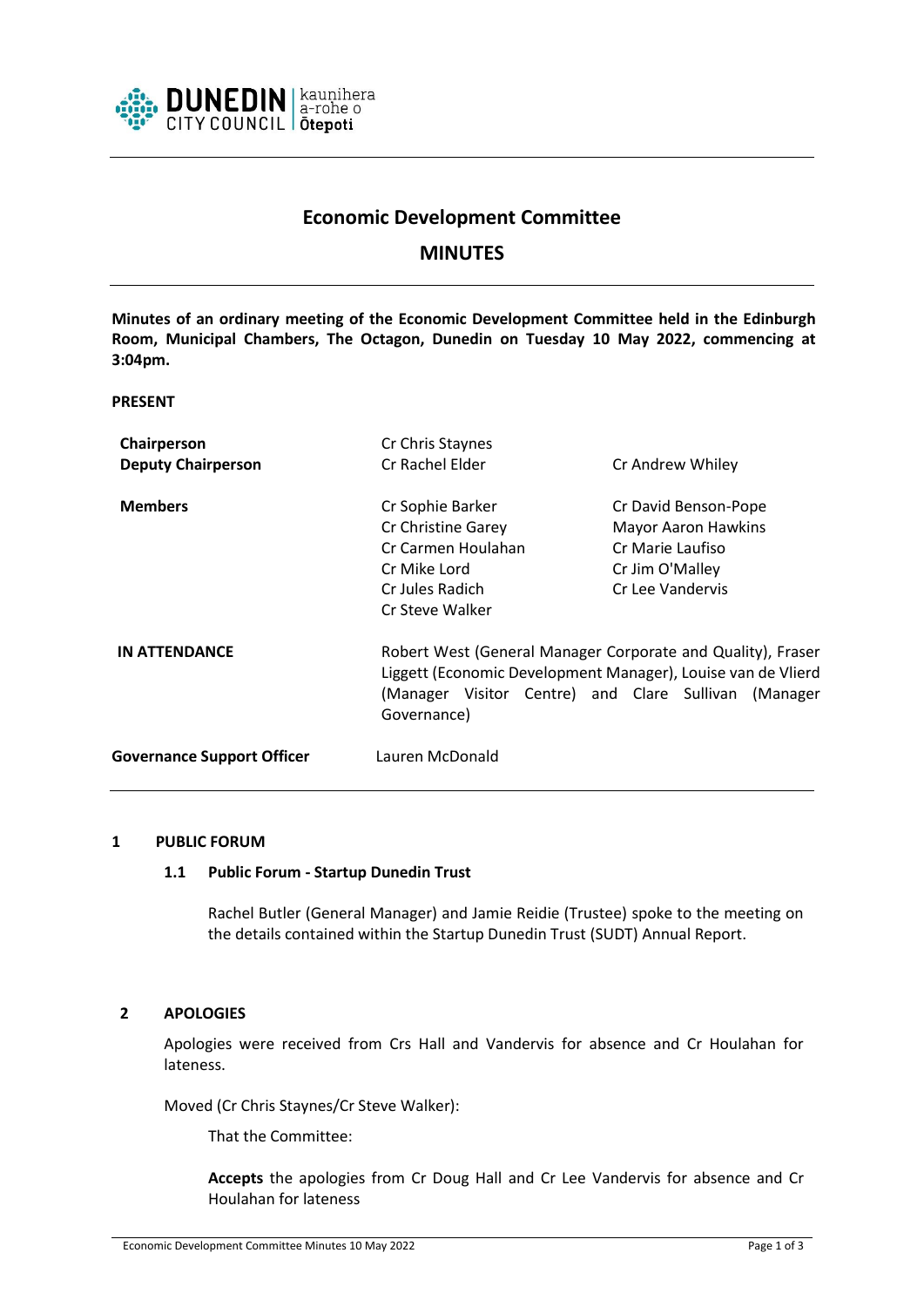#### **Motion carried**

#### **3 CONFIRMATION OF AGENDA**

Moved (Cr Chris Staynes/Cr David Benson-Pope):

That the Committee:

**Confirms** the agenda without addition or alteration

**Motion carried**

#### **4 DECLARATIONS OF INTEREST**

Members were reminded of the need to stand aside from decision-making when a conflict arose between their role as an elected representative and any private or other external interest they might have.

Moved (Cr Chris Staynes/Cr Steve Walker):

That the Committee:

- a) **Notes** the Elected Members' Interest Register
- b) **Confirms** the proposed management plan for Elected Members' Interests.

**Motion carried**

#### **5 CONFIRMATION OF MINUTES**

## **5.1 ECONOMIC DEVELOPMENT COMMITTEE MEETING - 5 APRIL 2022**

Moved (Cr Chris Staynes/Cr Rachel Elder):

That the Committee:

**Confirms** the minutes of the Economic Development Committee meeting held on 5 April 2022 as a correct record.

#### **Motion carried**

#### **PART A REPORTS**

## **6 ECONOMIC DEVELOPMENT COMMITTEE FORWARD WORK PROGRAMME**

A report from Corporate Policy provided the forward work programme for the 2021-2022 year.

The General Manager Corporate and Quality (Robert West) and Economic Development Manager (Fraser Liggett) spoke to the report and responded to questions.

Moved (Cr Steve Walker/Cr Mike Lord):

That the Committee: